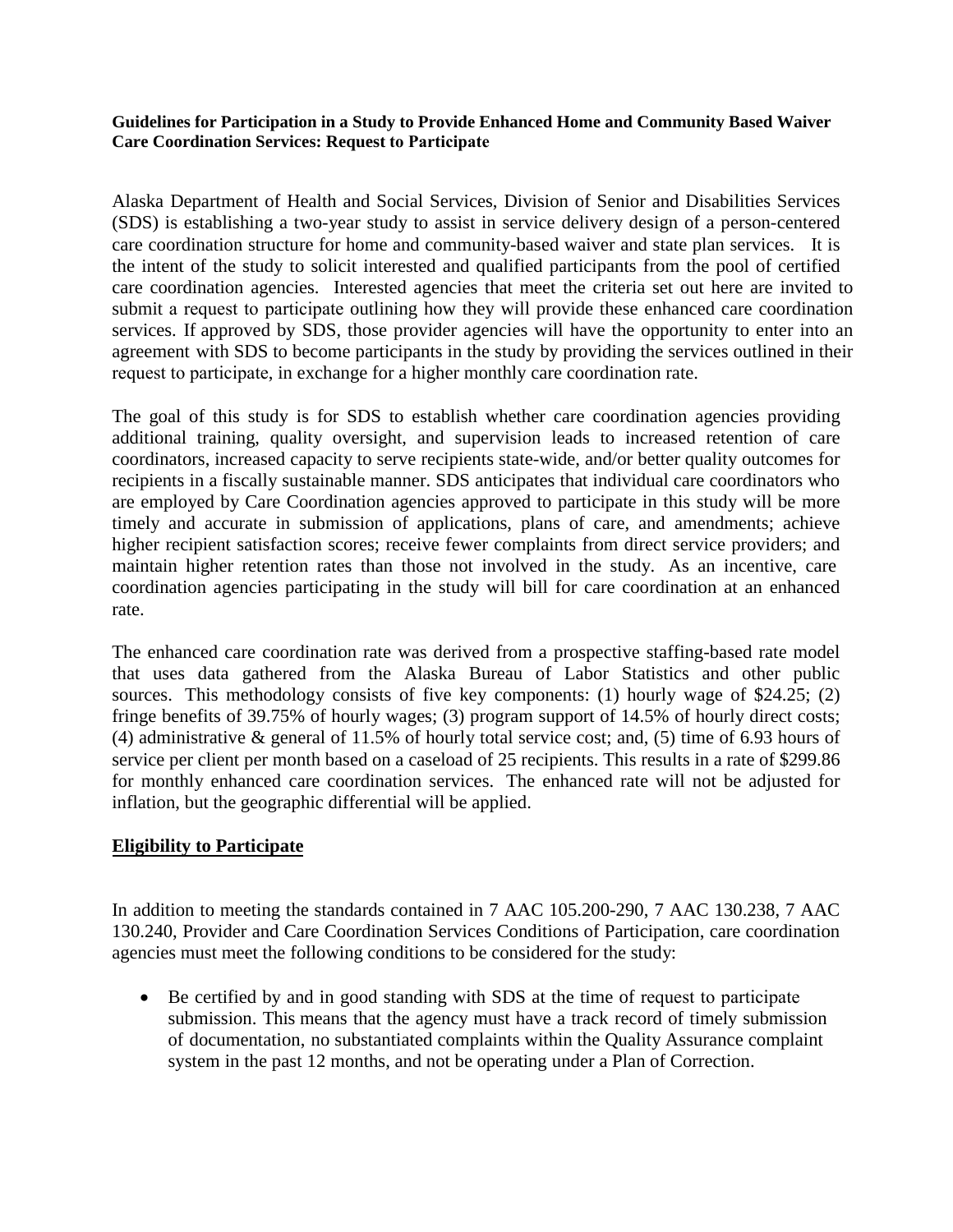- Have an employer-employee relationship as defined by the Fair Labor Standards Act with two or more certified care coordinators; subcontracting for care coordination services is not allowed.
- Be certified to provide care coordination services in two or more census areas, one of which must be outside of the Municipality of Anchorage, Matanuska-Susitna Borough, Kenai Peninsula Borough, Fairbanks North Star Borough, or City and Borough of Juneau.
- Be certified to provide care coordination services to all waiver types to include Children with Complex Medical Conditions(CCMC), Adults with Physical and Developmental Disabilities(APDD), Intellectual and Developmental Disabilities(IDD) and Alaskans Living Independently(ALI) waivers.
- Be able to serve all waiver recipients requesting their services in the service area for the two year duration of the study, unless caseload size is at capacity or there is a documented conflict or safety concern and an exception to providing service has been approved by the Division.
- Be able to maintain individual care coordinator caseloads at a level not to exceed an annual average of 25 recipients per care coordinator.
- Be a conflict-free care coordination agency that has not received an exception from SDS (i.e. not a provider of other home and community-based or PCA services).

# **Request to Participate Requirements**

To apply to participate in this study, agencies should submit a request to participate to SDS. The request to participate must include a detailed plan including staff qualifications, number of staff, organizational chart, job descriptions and a summary of workflow processes indicating how the agency intends to meet the following:

#### **1) Supervision**

- Supervision of individual care coordinators by at least one dedicated staff member, including:
	- o providing oversight and monitoring of individual care coordinators, to achieve the following objectives:
		- Deadlines are met on time.
		- Finalized plans of care are sent to all providers for the recipient.
		- Ensuring care coordinators conduct annual visits of each provider site where services are received by a recipient on a caseload.
		- Fulfilling all training objectives.
		- Improving outcomes of consumer satisfaction surveys.
	- o processing of complaints received directly from provider agencies, program recipients or their legal guardians, and/or forwarded from SDS.
	- o addressing complaints made to SDS regarding individual care coordinators at the agency. Complaints will be sent from SDS to the dedicated supervisor. SDS will expect a formal written response about how the complaint was addressed, not more than 10 business days after the complaint is sent to the agency.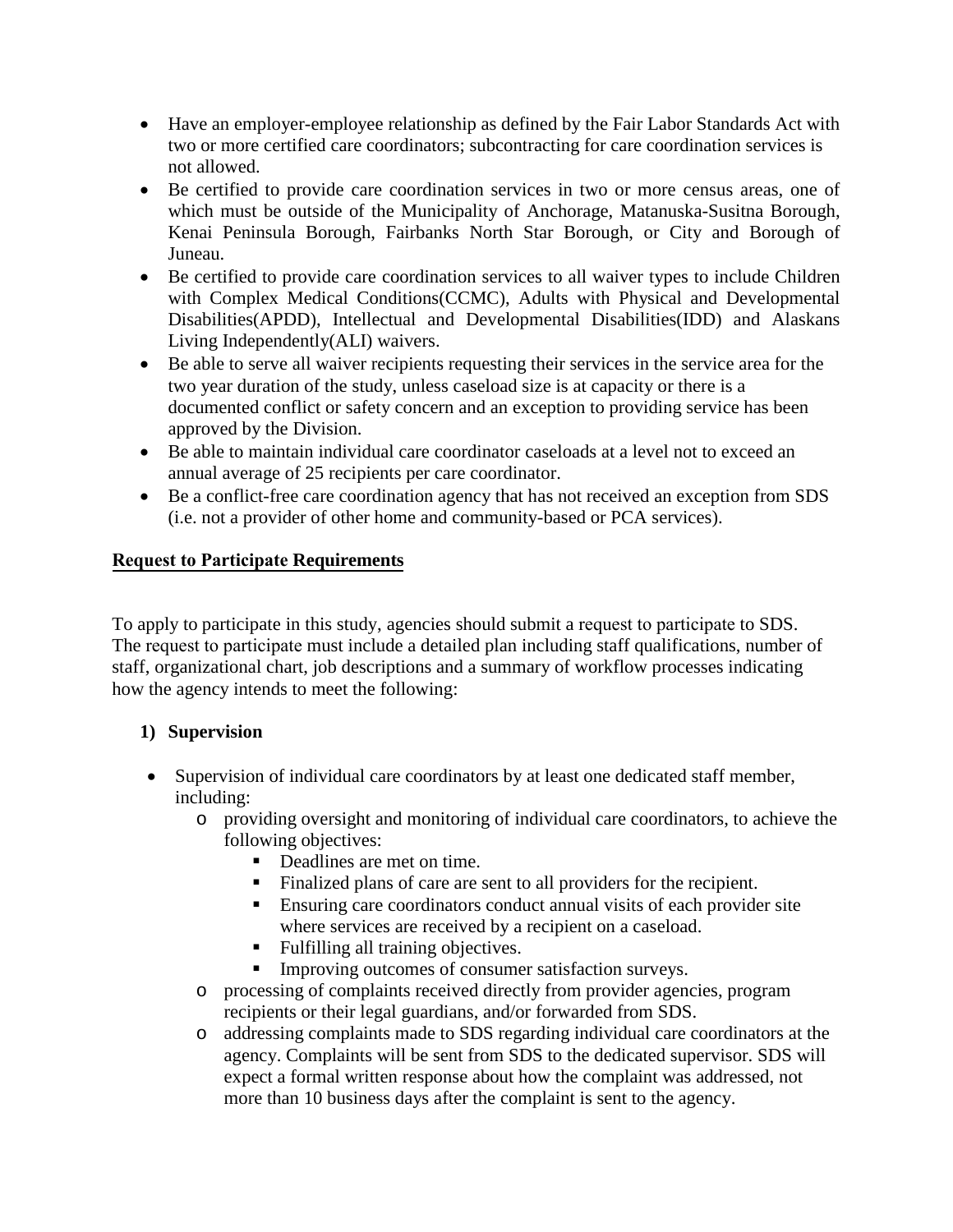## **2) Training and Staff Development**

- Care coordinator recruitment, retention, and replacement plans for each service area to be served, per current CERT-24.
- Plan to maintain annual average caseload size to 25 recipients or fewer per care coordinator
- Capacity (evidenced through certification) to serve all four 1915(c) waiver types by the end of the study.
- Completion of one settings evaluation annually for each of the following settings, as applicable to care coordination recipients:
	- o Group home
	- o Family habilitation home
	- o Adult day program
	- o Facility based day habilitation
	- o Supported employment
	- o Residential Supported Living Assisted Living Home
- Provision of skills and subject matter training to individual care coordinators, which includes:
	- o Outline of types of training that will be provided by the agency over the next two years.
		- For each training, identify
			- The resource for the training (instructor and credentials, or other learning resource and its credentials);
			- at least three learning outcomes per training;
			- method of evaluation of learning; and
			- how the training informs internal care coordinator performance reviews.<sup>[1](#page-2-0)</sup>

Training topics may include:

- Formalized person centered planning curriculum
- Techniques/curriculum in developing goals to address challenging behaviors
- Dementia Care/ADRD mapping
- Ethics in home visiting
- How to make monthly visits meaningful
- How to monitor quality, scope, frequency and duration of all services a participant receives
- Regulations and other rules of care coordinator participation
- Conflict resolution
- Ethical billing practices
- How to help recipients access services outside of those offered by waiver
- Aging with developmental disabilities; and end of life services
- Understanding setting requirements and conducting setting surveys

<span id="page-2-0"></span> $1$  If an applying agency does not have all of this information prior to request to participate submission; it can be submitted at a later date, but the request to participate should identify when that information will be submitted to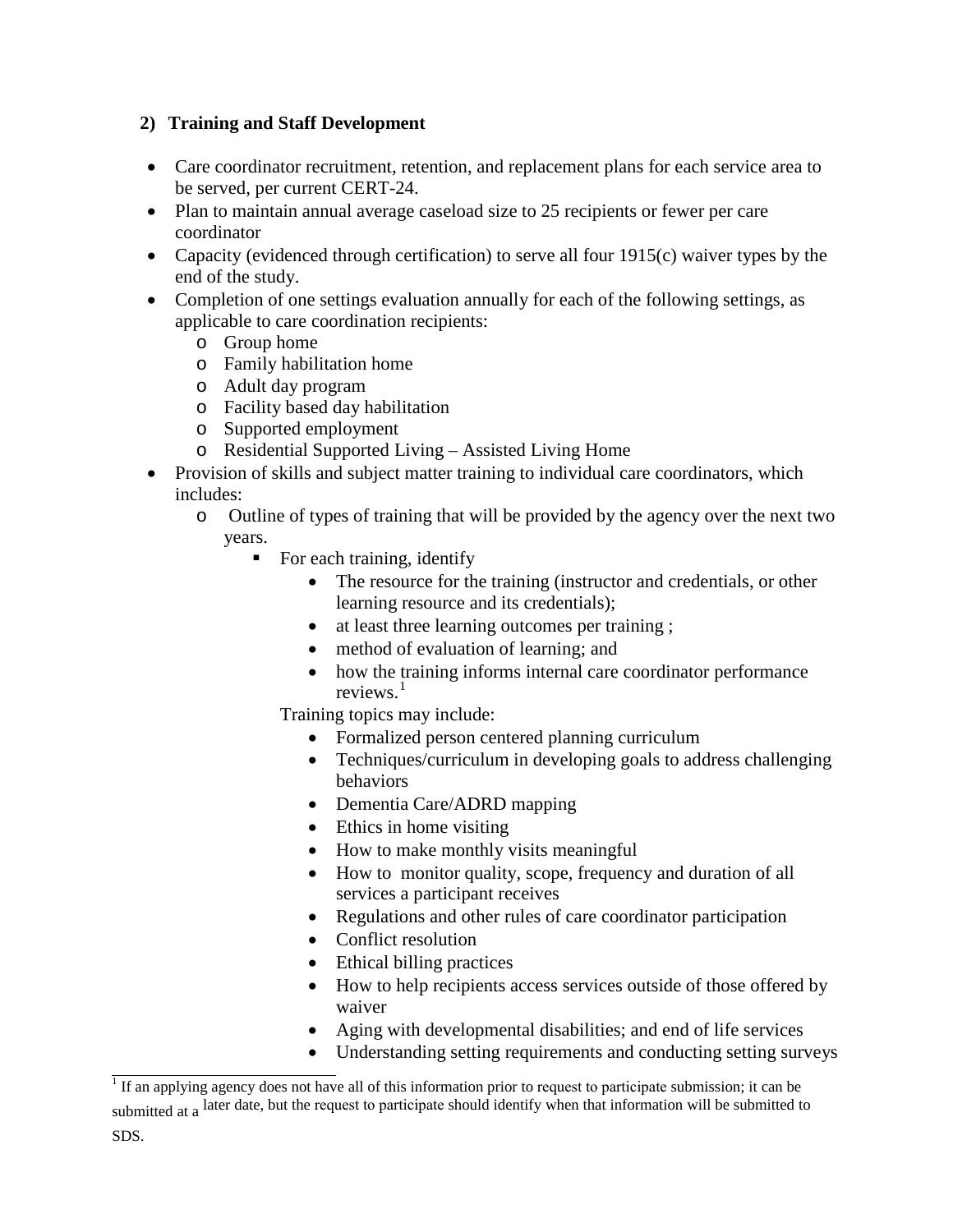## **3) Quality Oversight**

- Dedicated personnel for quality oversight of care coordination services to include quality monitoring and reporting.
- Secondary quality assurance review of plans of care and related documentation prior to submission to SDS.
- Coordination of an annual  $3<sup>rd</sup>$  party consumer satisfaction survey of recipients, and delivery of those surveys directly to SDS.

# **4) Quality Monitoring and Reporting**

- Indicate in the plan how the agency will operationalize reviews, report and remediate findings on a monthly basis.
- Monthly reporting requirements should contain at least the following performance measures:

## **Level of care:**

• # and % of complete renewal applications/level of care packets submitted to SDS 90 days prior to expiration date

# **Service Plan (Plan of Care):**

- # and % of service plans that address health and safety risks
- # and % of service plans that contain documented personal goals identified by the participant during the planning process
- # and % of renewal service plans or amendments submitted to SDS prior to the set annual redetermination date
- # and % of participant records with an appropriately completed freedom of choice form that specified choice was offered among waiver services
- # and % of participant records with documentation that the participant reviewed a list of qualified providers and was provided a choice of providers
- # and % of service plans submitted with a completed Initial and Renewal Plan of Care Questionnaire form

# **Health and Welfare:**

• # and % of participants who received information on reporting abuse, neglect, and exploitation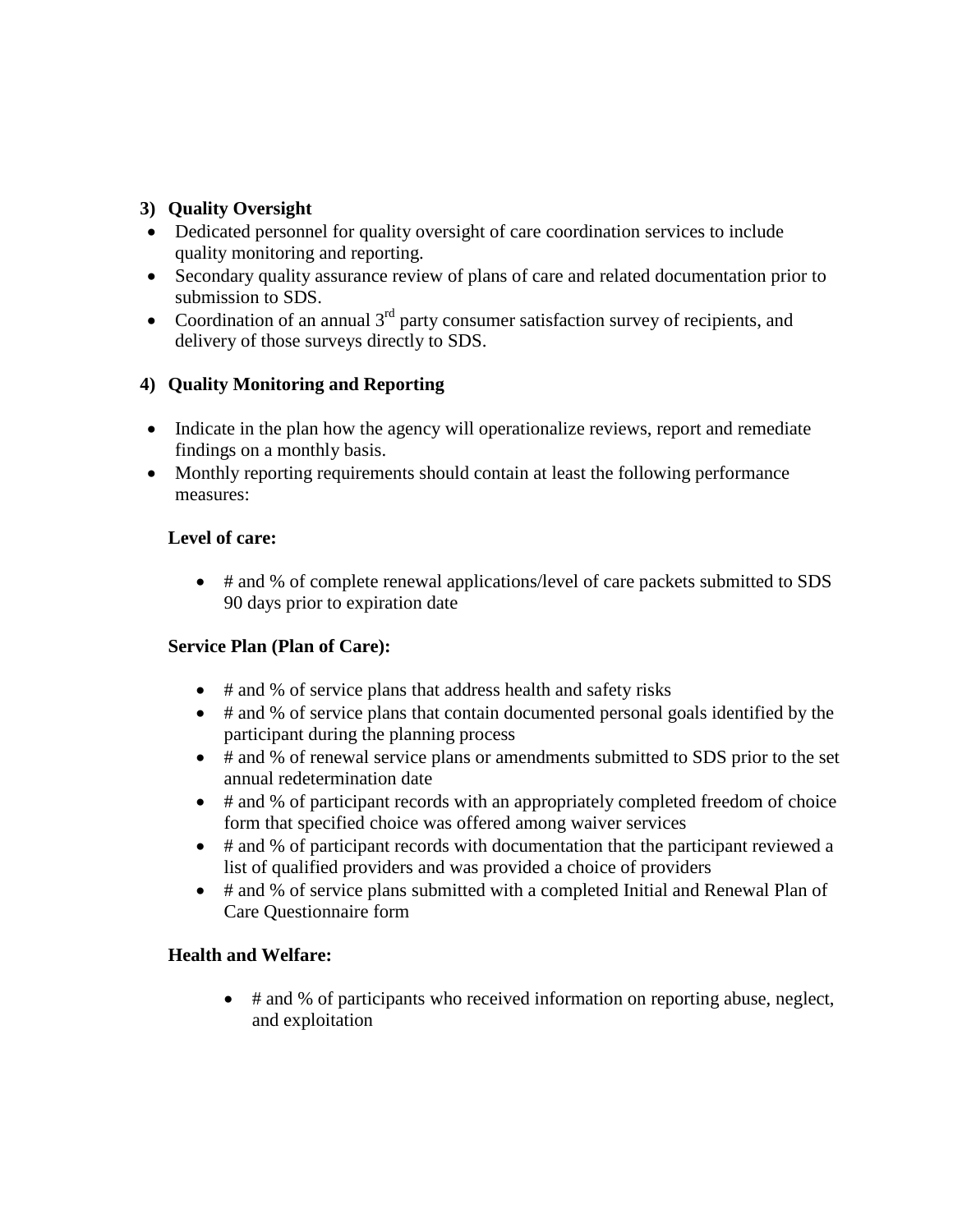#### **Qualified Providers:**

- # and % of care coordinators in compliance with required SDS training
- # and % of care coordinators retained during the reporting period
- # and % of care coordinators that received additional training during the reporting period
- Monthly number of recipients served per care coordinator (Annual average not to exceed 25)

## **Additional Considerations for Monitoring:**

- Whether services assisted the recipient in goal attainment.
- # and type of proposed staff learning objectives met.
- Whether services were received as specified in the service plan by amount, type, scope, duration and frequency
- Any other outcome measures currently being monitored by your agency not identified here.

## **Reporting**

Once selected, participants will be required to submit a report to SDS by May 31, 2017 and upon completion, by May 31, 2018, summarizing results of the quality monitoring and annual cost survey data. Cost data must also be reported to the Office of Rate Review annually. SDS will review the required reports and ensure that the participating agency is meeting their outlined goals and should continue with the study. It is anticipated that this report will be a thorough overview of the agency's progress, including what it has determined has or has not worked.

In addition to reporting requirements, participation in study assessment meetings with SDS and other study participants to identify person centered and conflict free care coordination best practices may be required as often as quarterly.

Selected agencies will be allowed to opt out of study participation at any time. If after a periodic review, or after reviewing the yearly report, SDS is not satisfied that an agency is successfully meeting its request objectives, SDS will issue a notice to correct. If the agency does not provide a satisfactory corrective action plan within 30 days after issuance of the notice to correct, followed by successful corrective action, then participation in the study will be terminated.

\* \* \* \*